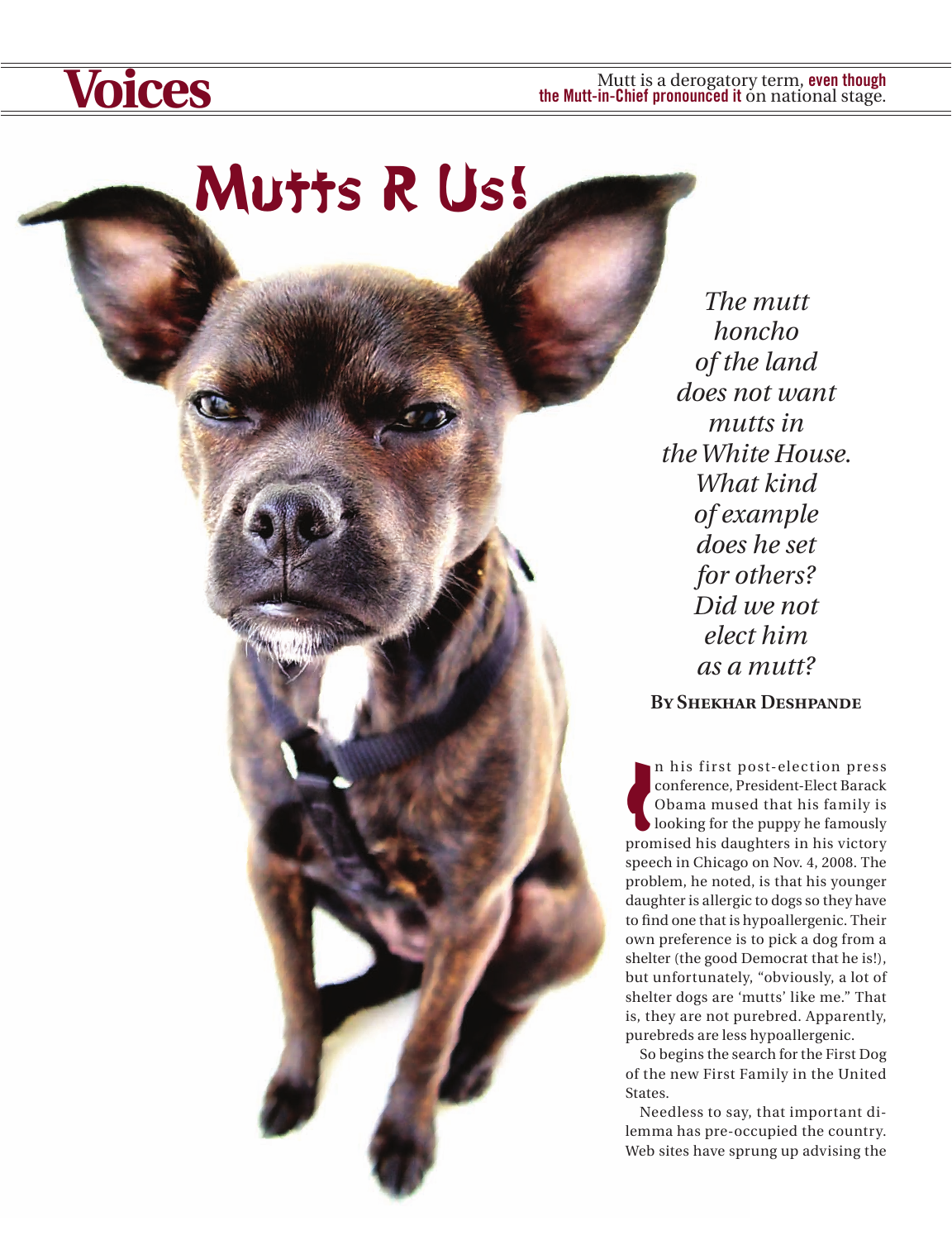## There is something wrong about our social structures if only mutts are inclined to take handouts in shelters. **if only mutts are inclined** to take handouts in shelters.



family on the right choice of dog. Radio programs are abuzz with experts and tales about dogs and allergies. Everyone is chiming in. The energy generated here could well fuel the sputtering economy.

But this is all at the literal level. Given the country's mindset, a literal discussion of anything, from the film you watched to the most significant political and cultural events, dominates. In their search for dogs, and the need to avoid mutts like the President-Elect, everyone seems to have lost sight of his eloquence. He offered a gold mine of insight into how he sees the world and we should too.

The columnist Patricia Williams noted that the remark has sparked a conversation about our own "muddled notions of race." We are all mutts: "As humans, we descended from a common African ancestor and have been mixing up ever since," she says. Williams offers a sharp classification of how we name mutts. The hypodescendents are assigned the race of the parent with a lower social standing. Thus, the saying in the South: "One drop and you are Black." The hyperdescendents, on the other hand, claim identity from the parent of the dominant social group. Thus, Williams says, Jennifer Lopez is identified as White or Latina, but never Black or biracial.

All of this is intriguing and requires us to think about where our labels come from. If we have been mutts all along, then what is the impulse to embrace claims of purity? Somehow, the purists want to return to the original scene of the crime and claim a purity that is only in the eye of the beholder. To be a purist is to cling to a mythical reality that does not exist. Now that we have the most famous and significant mutt on the world

stage in the President-Elect, perhaps a real conversation about race and identity can begin.

In an increasingly multicultural and multiracial world, it is impossible to retain claims of purity and perhaps we can wake up to a new reality, not just in theory, but also in practice, one that is so close to our skin. If you remember Warren Beatty's brilliant film, *Bulworth* (very prescient about the current political scene and election), you may recall the exasperation of the senator as he struggles over the issue of race in this country. Translating into the mutt language of today, he says, the only way we can solve the race problem is by mutting ourselves constantly, all over the place, until "everyone looks like everyone else." We ought to become mutts.

Who knows this better than us, immigrants. Like the President-Elect's father, we are also of another nation and